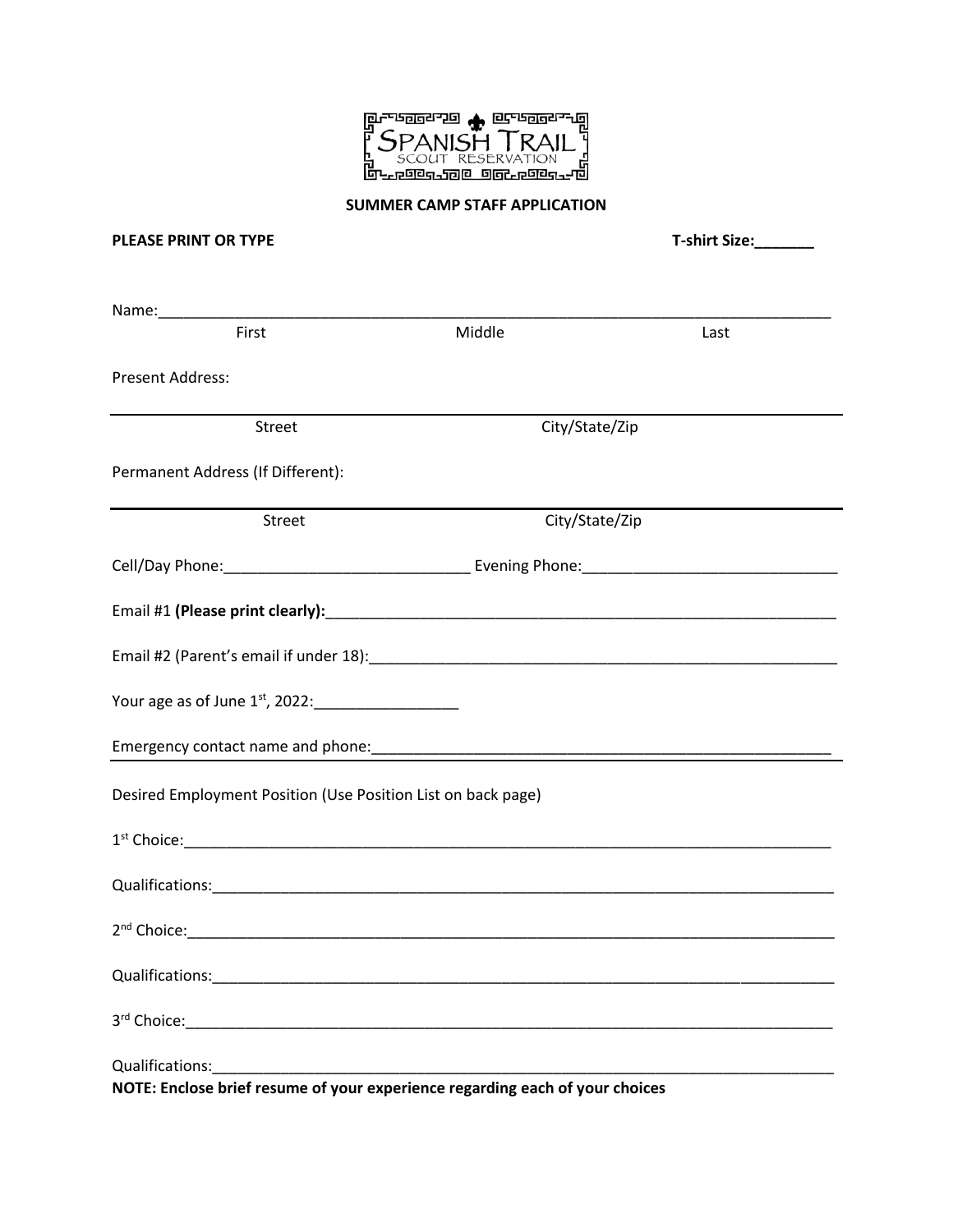Previous Camp Staff Experience (year/camp/position)

# **Availability:**

Please indicate weeks available- add notes if necessary- **Priority is given to applicants who can work all weeks**

\_\_\_\_\_\_\_\_\_\_\_\_\_\_\_\_\_\_\_\_\_\_\_\_\_\_\_\_\_\_\_\_\_\_\_\_\_\_\_\_\_\_\_\_\_\_\_\_\_\_\_\_\_\_\_\_\_\_\_\_\_\_\_\_\_\_\_\_\_\_\_\_\_\_\_\_\_\_\_\_\_\_\_\_\_ \_\_\_\_\_\_\_\_\_\_\_\_\_\_\_\_\_\_\_\_\_\_\_\_\_\_\_\_\_\_\_\_\_\_\_\_\_\_\_\_\_\_\_\_\_\_\_\_\_\_\_\_\_\_\_\_\_\_\_\_\_\_\_\_\_\_\_\_\_\_\_\_\_\_\_\_\_\_\_\_\_\_\_\_\_

| <b>Staff Week</b>        | June 4-10  |  |
|--------------------------|------------|--|
| Scout BSA Week #1        | June 12-18 |  |
| Scout BSA Week #2        | June 19-23 |  |
| <b>Cub Resident Camp</b> | June 25-30 |  |

## **Youth Organization Experience:**

| Currently registered as:<br>the control of the control of the control of the control of the control of the control of the control of the control of the control of the control of the control of the control of the control of the control of the control |        | Unit No. |
|-----------------------------------------------------------------------------------------------------------------------------------------------------------------------------------------------------------------------------------------------------------|--------|----------|
| # Years of Tenure as: Youth                                                                                                                                                                                                                               | Adult: |          |
| Office Held/Achievements:                                                                                                                                                                                                                                 |        |          |
| Other Trainings (NYLT, NAYLE, Wood Badge, etc)                                                                                                                                                                                                            |        |          |

\_\_\_\_\_\_\_\_\_\_\_\_\_\_\_\_\_\_\_\_\_\_\_\_\_\_\_\_\_\_\_\_\_\_\_\_\_\_\_\_\_\_\_\_\_\_\_\_\_\_\_\_\_\_\_\_\_\_\_\_\_\_\_\_\_\_\_\_\_\_\_\_\_\_\_\_\_\_\_\_\_\_\_\_\_

\_\_\_\_\_\_\_\_\_\_\_\_\_\_\_\_\_\_\_\_\_\_\_\_\_\_\_\_\_\_\_\_\_\_\_\_\_\_\_\_\_\_\_\_\_\_\_\_\_\_\_\_\_\_\_\_\_\_\_\_\_\_\_\_\_\_\_\_\_\_\_\_\_\_\_\_\_\_\_\_\_\_\_\_\_

\_\_\_\_\_\_\_\_\_\_\_\_\_\_\_\_\_\_\_\_\_\_\_\_\_\_\_\_\_\_\_\_\_\_\_\_\_\_\_\_\_\_\_\_\_\_\_\_\_\_\_\_\_\_\_\_\_\_\_\_\_\_\_\_\_\_\_\_\_\_\_\_\_\_\_\_\_\_\_\_\_\_\_\_

## **Describe Special Training Completed:**

List current certification (Life Guard, First Aid, CPR, AED, WFA, EMT, etc)

|                          | Name | # Years attended |              |
|--------------------------|------|------------------|--------------|
| College/Other_           |      |                  |              |
|                          | Name | #Years attended  | Major Degree |
| <b>Scholastic Honors</b> |      |                  |              |
| Sports/Activities        |      |                  |              |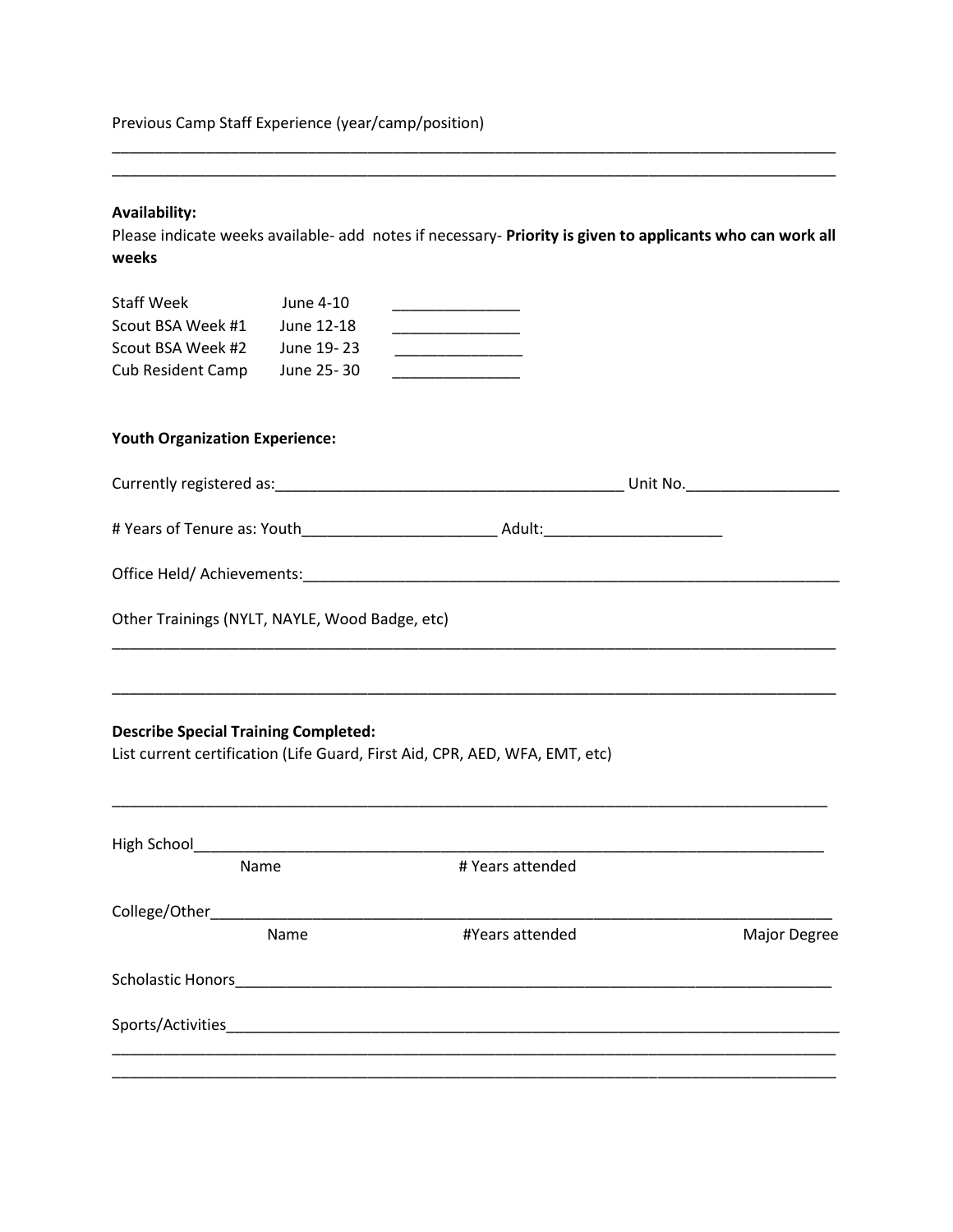**Employment:**

| May we contact them (circle one)                                                                                                                                                                                                                                                                                                                                                                              | YES          | NO.        |           |
|---------------------------------------------------------------------------------------------------------------------------------------------------------------------------------------------------------------------------------------------------------------------------------------------------------------------------------------------------------------------------------------------------------------|--------------|------------|-----------|
|                                                                                                                                                                                                                                                                                                                                                                                                               |              |            |           |
|                                                                                                                                                                                                                                                                                                                                                                                                               |              |            |           |
|                                                                                                                                                                                                                                                                                                                                                                                                               |              |            |           |
|                                                                                                                                                                                                                                                                                                                                                                                                               |              |            |           |
| <b>References:</b><br>Give names and contact information of 3 people (not relatives) that have knowledge of your character,<br>experience, and ability. One reference should be a Scout Leader if applicable                                                                                                                                                                                                  |              |            |           |
| Name                                                                                                                                                                                                                                                                                                                                                                                                          | Relationship |            | Phone     |
| $\mathbf{1.}$                                                                                                                                                                                                                                                                                                                                                                                                 |              |            |           |
|                                                                                                                                                                                                                                                                                                                                                                                                               |              |            |           |
|                                                                                                                                                                                                                                                                                                                                                                                                               |              |            |           |
| Have you ever been convicted of a felony? (You may answer no if your conviction has been ordered<br>sealed, expunged, or eradicated). Circle one<br>Conviction of a crime is not an automatic bar to employment- all circumstances will be considered,<br>including what you were convicted of and how long ago. Please provide complete information about the<br>conviction by attaching separate statement. |              | <b>YES</b> | <b>NO</b> |
| Do you have any physical disabilities which might interfere with the performance of the job which you<br>are applying for? Circle one<br>If yes, explain                                                                                                                                                                                                                                                      | <b>YES</b>   |            | <b>NO</b> |

*You are expected to reside in housing provided by the camp. Camp Management reserves the right to enter your quarters for inspection at its discretion.*

\_\_\_\_\_\_\_\_\_\_\_\_\_\_\_\_\_\_\_\_\_\_\_\_\_\_\_\_\_\_\_\_\_\_\_\_\_\_\_\_\_\_\_\_\_\_\_\_\_\_\_\_\_\_\_\_\_\_\_\_\_\_\_\_\_\_\_\_\_\_\_\_\_\_\_\_\_\_\_\_\_\_\_\_\_ \_\_\_\_\_\_\_\_\_\_\_\_\_\_\_\_\_\_\_\_\_\_\_\_\_\_\_\_\_\_\_\_\_\_\_\_\_\_\_\_\_\_\_\_\_\_\_\_\_\_\_\_\_\_\_\_\_\_\_\_\_\_\_\_\_\_\_\_\_\_\_\_\_\_\_\_\_\_\_\_\_\_\_\_\_